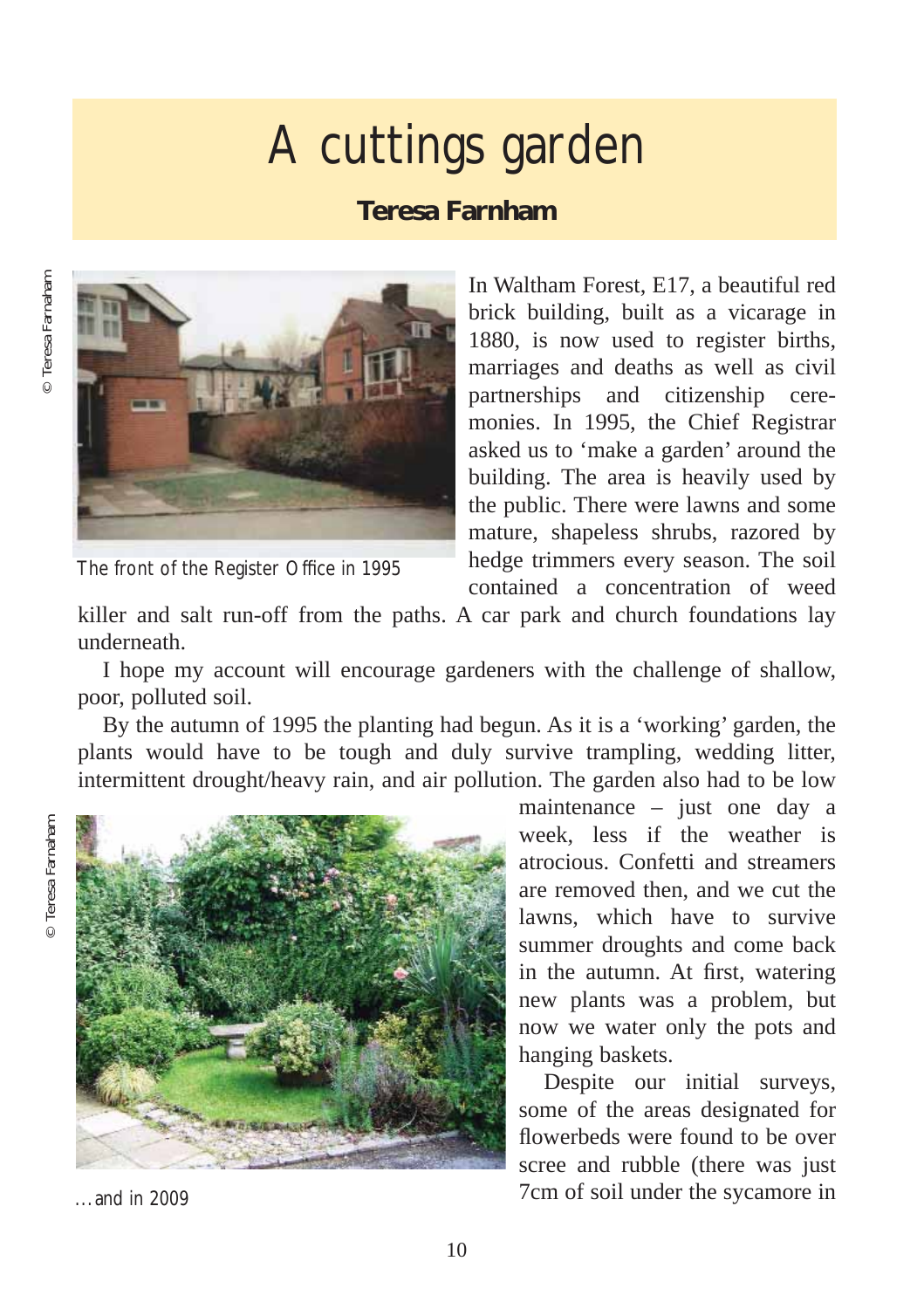the back garden – now increased to 20cm). An initial drought and a cold wet winter meant many of the new plants suffered. They didn't establish well in the shallow soil, so I began taking cuttings of every plant that I thought might take, many from divisions of established plants and those donated by fellow gardeners and local people. I also put in cuttings **next** to the parent The marriage room exit in 1995 plant, and I soon realised that they



adapted far quicker than the ones I carefully nurtured in pots! Hebes and penstemons were wonderful this way. If I can get a plant such as a penstemon grown from a cutting to survive a winter, I know that it will be in the garden for life. Roses took two to three years to be happy despite heavy feeding and mulching, but rose cuttings settle in and thrive after a year or two; so now, every autumn, I take cuttings of 'Wedding Day' and 'Pink Perpétué' about 20cm long to a bud, remove the lower thorns and stick them in the ground about 5cm deep. I usually use three cuttings and add grit or fine sand if I have any to hand.

I spread *Centaurea* and *Linaria* by throwing the seed heads into borders after deadheading. Box cuttings also edge a flowerbed in front of the marriage room – again placed directly into the soil. I hope this year's replacement *Lavandula* x *intermedia* Dutch Group (often known as *vera*) and *Hebe rakaiensis* cuttings will be on their way by next summer.

Our motto is 'no bare earth means no weeds!' However, visiting gardeners on NGS open days are horrified that I let 'weeds' such as alkanet proliferate and they complain about its deep roots. But it does some digging for me and gives shade to the roots of more tender plants. Besides, I like the blue of the flowers and sometimes remove the leaves to leave the flowers at the end of a stalk, especially if it has seeded next to a



... and in 2009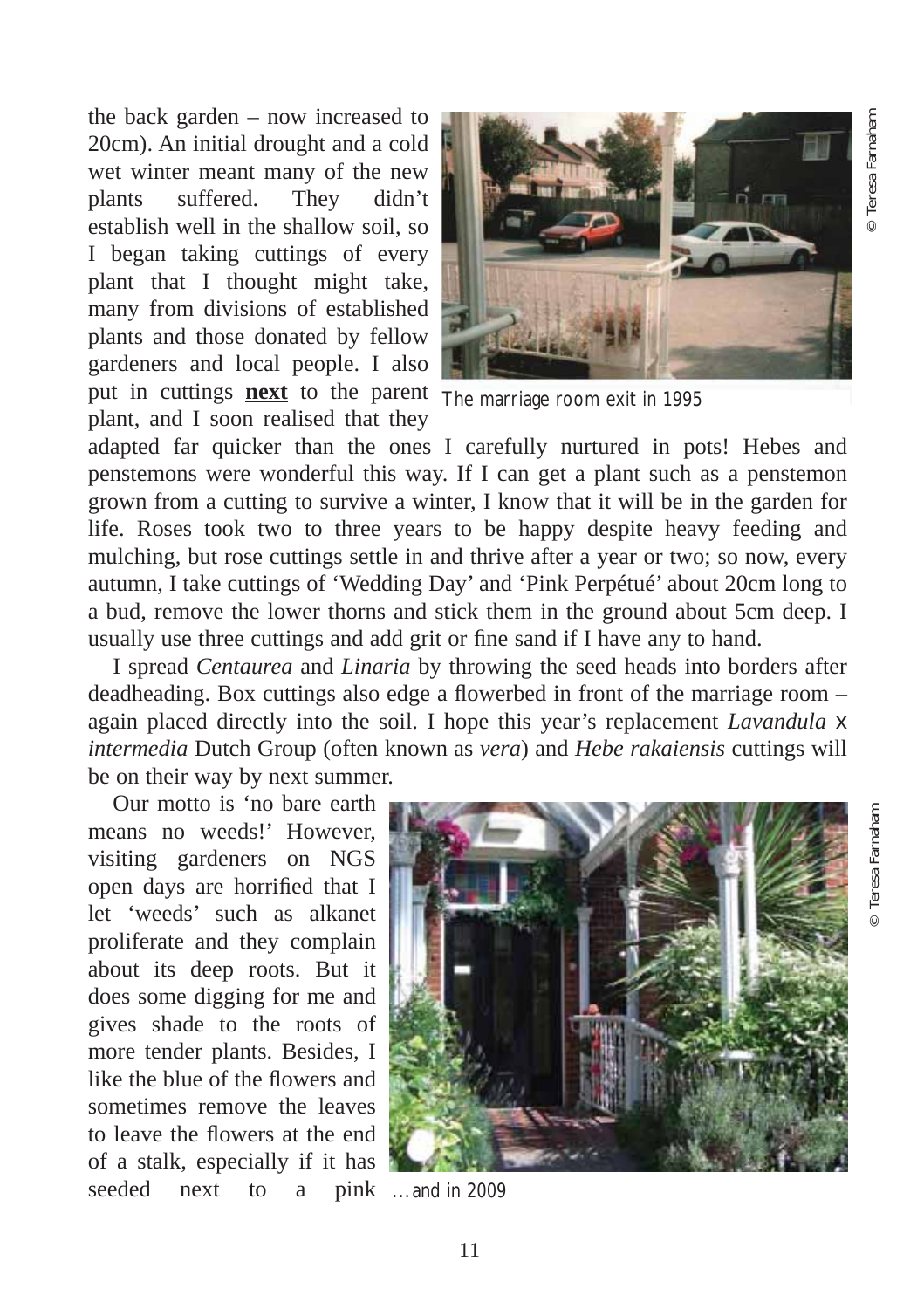



Two more views of the marriage room exit

penstemon or hardy geranium. (The herbalist Gerard wrote that alkanet will 'drive forth the measles and small pox if it be drunke in the beginning with hot beere'!)

Bedding plants can't be used because they need deadheading and regular watering, but plants grown from cuttings, such as *Erysimum* 'Bowles's Mauve' and *Penstemon* 'Andenken an Friedrich Hahn' (syn.'Garnet'), provide colour in containers through the year. *Symphytum grandiflorum* provides ground cover, as does G*eranium* 'Johnson's Blue'.

Most of the plants are examples of those that survive in dry and adverse conditions, many originating from New Zealand and South Africa. Osteospermum cuttings survived last winter's snow to flourish in pots, which has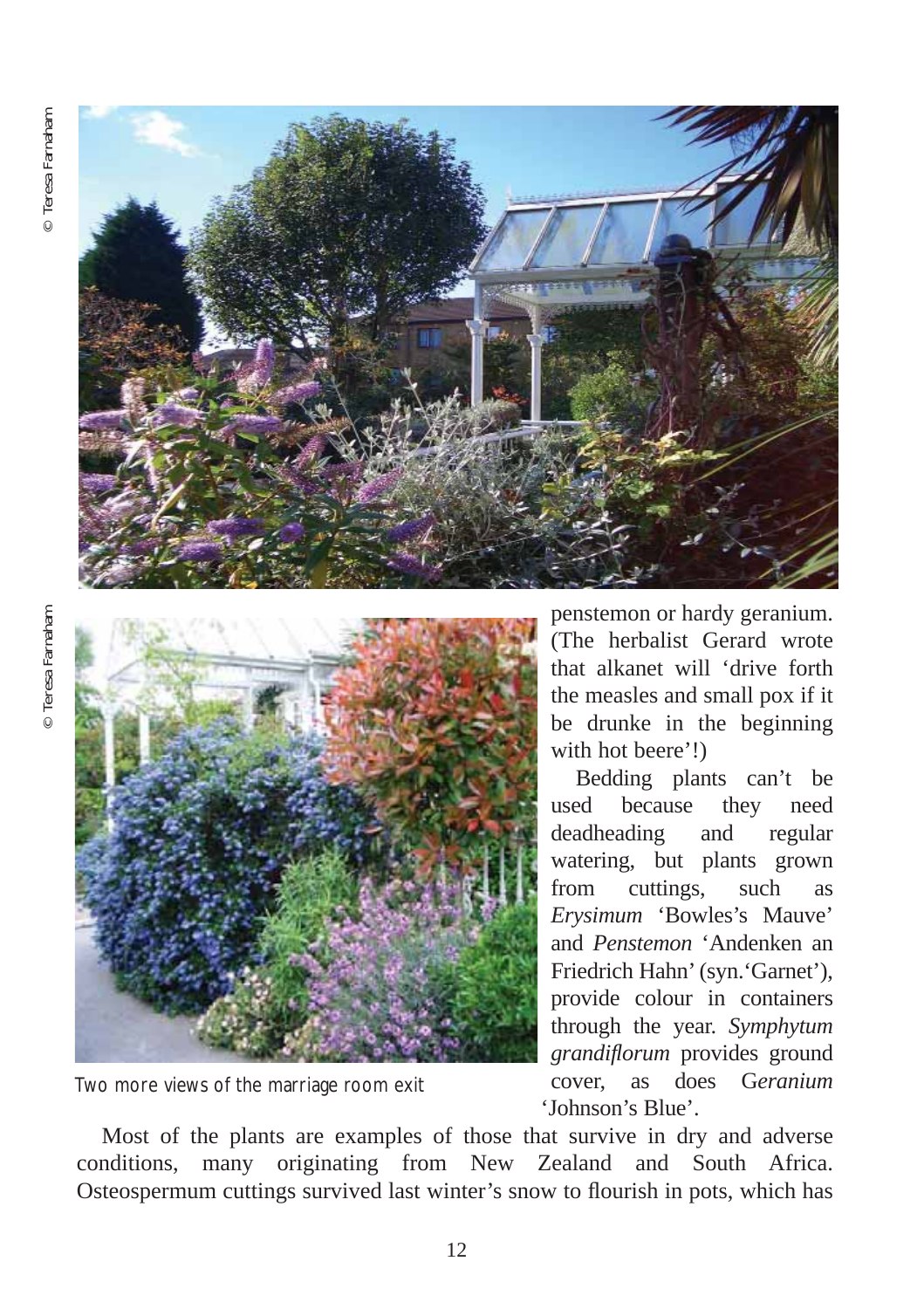© Teresa Farnaham

Teresa Farnaham

encouraged me to try cuttings directly in the flowerbeds. These beds are now viable – I have found out which plants tolerate the garden, and plants from cuttings from over 40 genera have survived happily for at least 5 years. Such plants also keep expenditure low.

We ignore the pruning rules to keep a continuous backcloth of green for wedding photographs, and any plant that contributes is allowed to grow. In some places we planted shrubs by first chiselling a hole through the concrete down to the subsoil, but they took a long time to flourish. I also introduced common shrubs such as *Teucrium* The rescued cordyline (wall germander) using their roots to



dig the soil for me. Sometimes fuchsias will come through the winter in a mixed shrub border, but the frost gets to their roots in the shallow soil and they disappear after a while.

Some time ago, the mayor asked to plant a tree in the garden, so in the deepest flowerbed he planted a relic of the Ice Age, *Arbutus unedo,* thankfully now flourishing after sulking for a few years. When I underplanted it with a cutting of myrtle it seemed to be rejuvenated – whether just a coincidence I do not

know. In 1998 the Council invited every garden in the Borough to request a tree.I asked for a dark red *Acer palmatum* 'Atropurpureum' and planted it in the neigh-bouring vicarage garden which provides some shade to the car park and a backdrop to a *Sorbus hupehensis* 'Pink Pagoda'. Under the sycamore in the back garden grows a fine specimen of *Abelia grandiflora.* Cuttings from the *Abelia* were put into the front garden five years ago and are now well established, giving honeysuckle scent to the Register Office entrance. *Euonymus* is regularly pruned and cuttings placed in pots or borders, The grass survives the heat and feet



13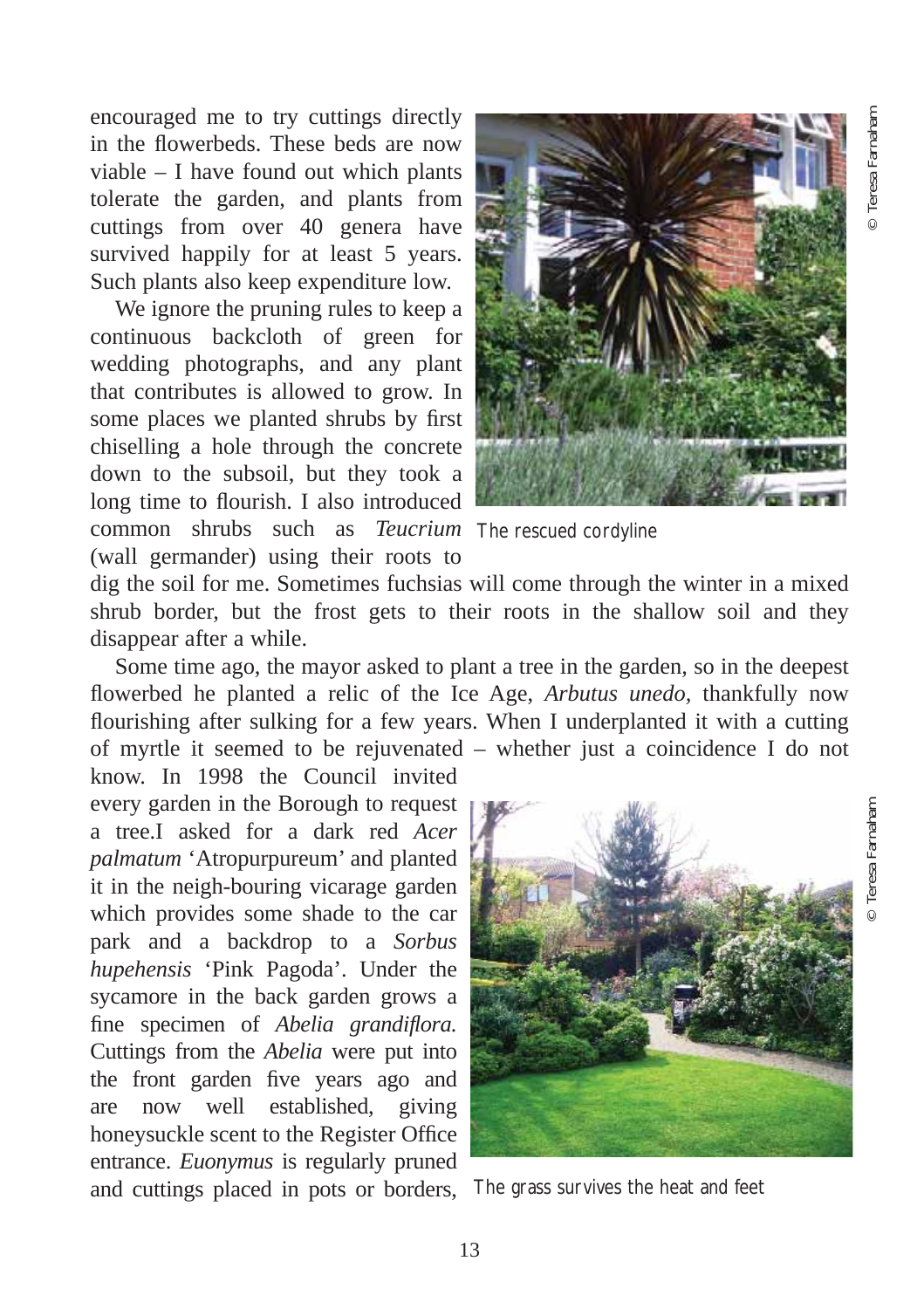

*Hebe rakaiensis* and *Euonymus* in pots

very useful for winter colour – if we have a very wet winter the daffodil bulbs rot, but shrub cuttings continue to survive.

I continue to try to eradicate ivy from the building's soft red brick. I've put in cuttings of x *Fatshedera lizei*, a bi-generic cross between fatsia and hedera. It is characteristic of both plants, with large leathery green leaves but without the invasive tendrils of ivy, so it needs tying to a support or another sturdy plant. I had originally bought one as an indoor plant, but after overwintering it outdoors I put in cuttings and gradually I am managing to replace the ivy.

The garden eats compost so anything and everything possible is used. This year, the addition of shreddings from office waste paper has speeded up compost heap decomposition dramatically. Redundant office plants are reused as compost, or replanted – some cordylines recycled from an office display are now 8m tall; they blossom every year and have a heavenly scent.

We don't use pesticides or weedkillers, which encourages wildlife. The bird population has increased over the years – blackbirds, blue tits, robins and sparrows are frequent visitors – and the frogs we found under a buried garden path remain. I leave heaps of prunings (out of sight of the wedding



The lavender path

photographers!) around the garden for the frogs. Alas, we cannot have any water features because of the danger to children in the wedding parties. But even in such a wildlifefriendly environment, biological pest control isn't totally effective: an old white rosemary (planted in 1997) flourishes, but the pink and blue bushes were infested with rosemary beetle last year and had to be destroyed.

The 'new garden', planted 7 years ago, incorporated some of an area where until 1960 a church had stood. The building foundations are still under the flowerbeds so plants find their root-run through the hidden brick. The elders and lilacs were left to provide shade, as well as support for passion flowers and jasmine (also grown from cuttings). In an